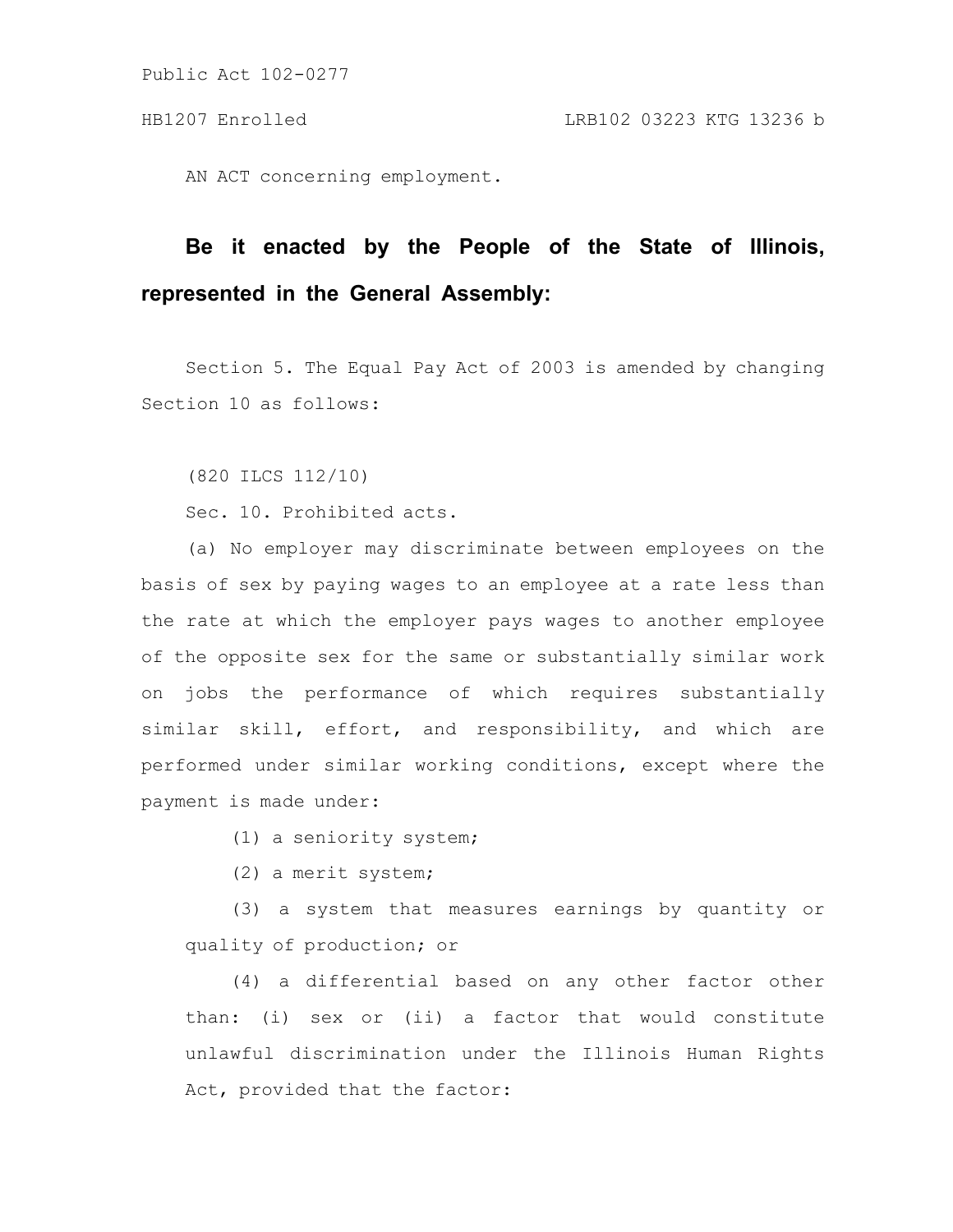(A) is not based on or derived from a differential in compensation based on sex or another protected characteristic;

(B) is job-related with respect to the position and consistent with a business necessity; and

(C) accounts for the differential.

No employer may discriminate between employees by paying wages to an African-American employee at a rate less than the rate at which the employer pays wages to another employee who is not African-American for the same or substantially similar work on jobs the performance of which requires substantially similar skill, effort, and responsibility, and which are performed under similar working conditions, except where the payment is made under:

(1) a seniority system;

(2) a merit system;

(3) a system that measures earnings by quantity or quality of production; or

(4) a differential based on any other factor other than: (i) race or (ii) a factor that would constitute unlawful discrimination under the Illinois Human Rights Act, provided that the factor:

(A) is not based on or derived from a differential in compensation based on race or another protected characteristic;

(B) is job-related with respect to the position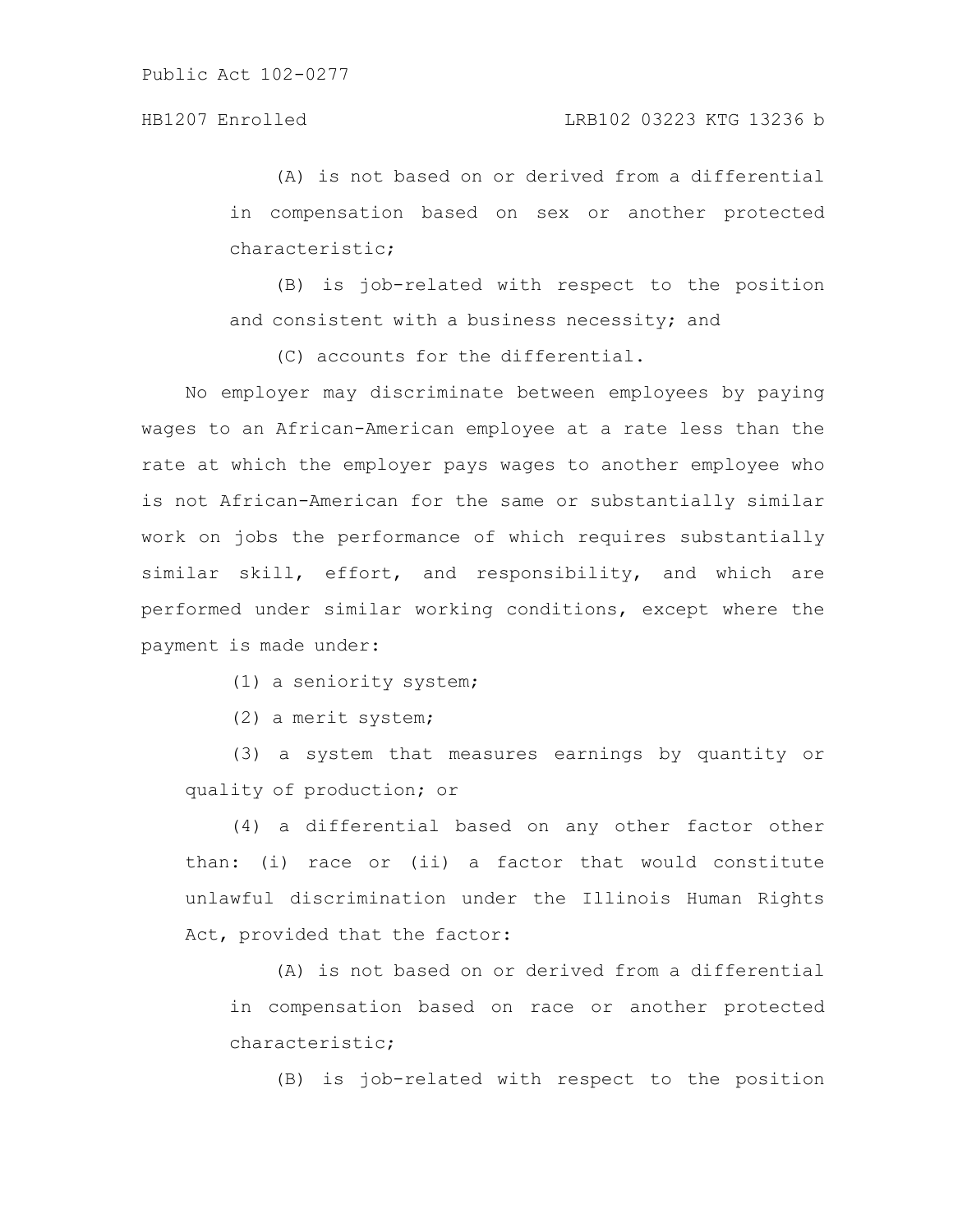## HB1207 Enrolled LRB102 03223 KTG 13236 b

and consistent with a business necessity; and

(C) accounts for the differential.

An employer who is paying wages in violation of this Act may not, to comply with this Act, reduce the wages of any other employee.

Nothing in this Act may be construed to require an employer to pay, to any employee at a workplace in a particular county, wages that are equal to the wages paid by that employer at a workplace in another county to employees in jobs the performance of which requires equal skill, effort, and responsibility, and which are performed under similar working conditions.

(b) It is unlawful for any employer to interfere with, restrain, or deny the exercise of or the attempt to exercise any right provided under this Act. It is unlawful for any employer to discharge or in any other manner discriminate against any individual for inquiring about, disclosing, comparing, or otherwise discussing the employee's wages or the wages of any other employee, or aiding or encouraging any person to exercise his or her rights under this Act. It is unlawful for an employer to require an employee to sign a contract or waiver that would prohibit the employee from disclosing or discussing information about the employee's wages, salary, benefits, or other compensation. An employer may, however, prohibit a human resources employee, a supervisor, or any other employee whose job responsibilities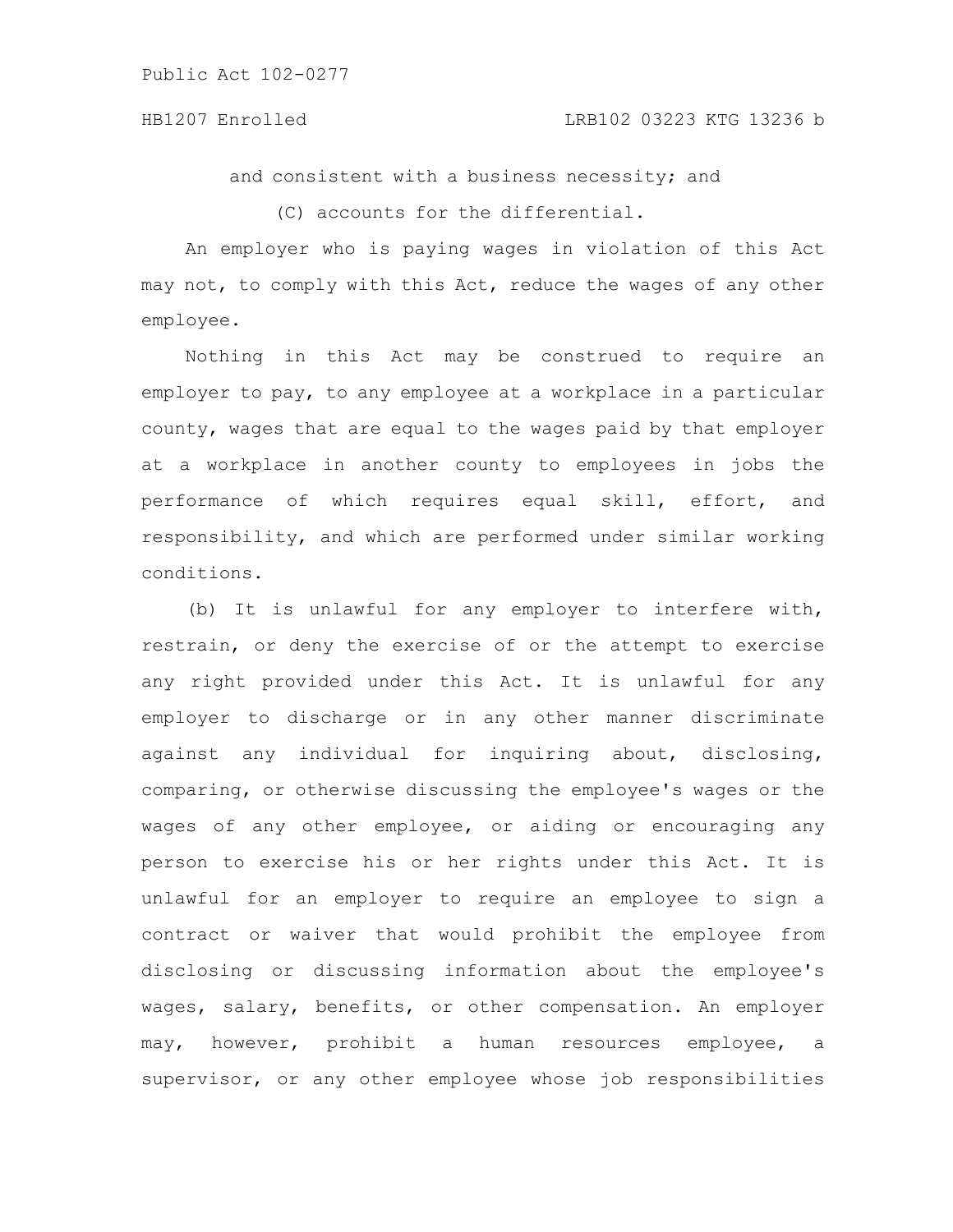Public Act 102-0277

require or allow access to other employees' wage or salary information from disclosing that information without prior written consent from the employee whose information is sought or requested.

(b-5) It is unlawful for an employer or employment agency, or employee or agent thereof, to (1) screen job applicants based on their current or prior wages or salary histories, including benefits or other compensation, by requiring that the wage or salary history of an applicant satisfy minimum or maximum criteria, (2) request or require a wage or salary history as a condition of being considered for employment, as a condition of being interviewed, as a condition of continuing to be considered for an offer of employment, as a condition of an offer of employment or an offer of compensation, or (3) request or require that an applicant disclose wage or salary history as a condition of employment.

(b-10) It is unlawful for an employer to seek the wage or salary history, including benefits or other compensation, of a job applicant from any current or former employer. This subsection (b-10) does not apply if:

(1) the job applicant's wage or salary history is a matter of public record under the Freedom of Information Act, or any other equivalent State or federal law, or is contained in a document completed by the job applicant's current or former employer and then made available to the public by the employer, or submitted or posted by the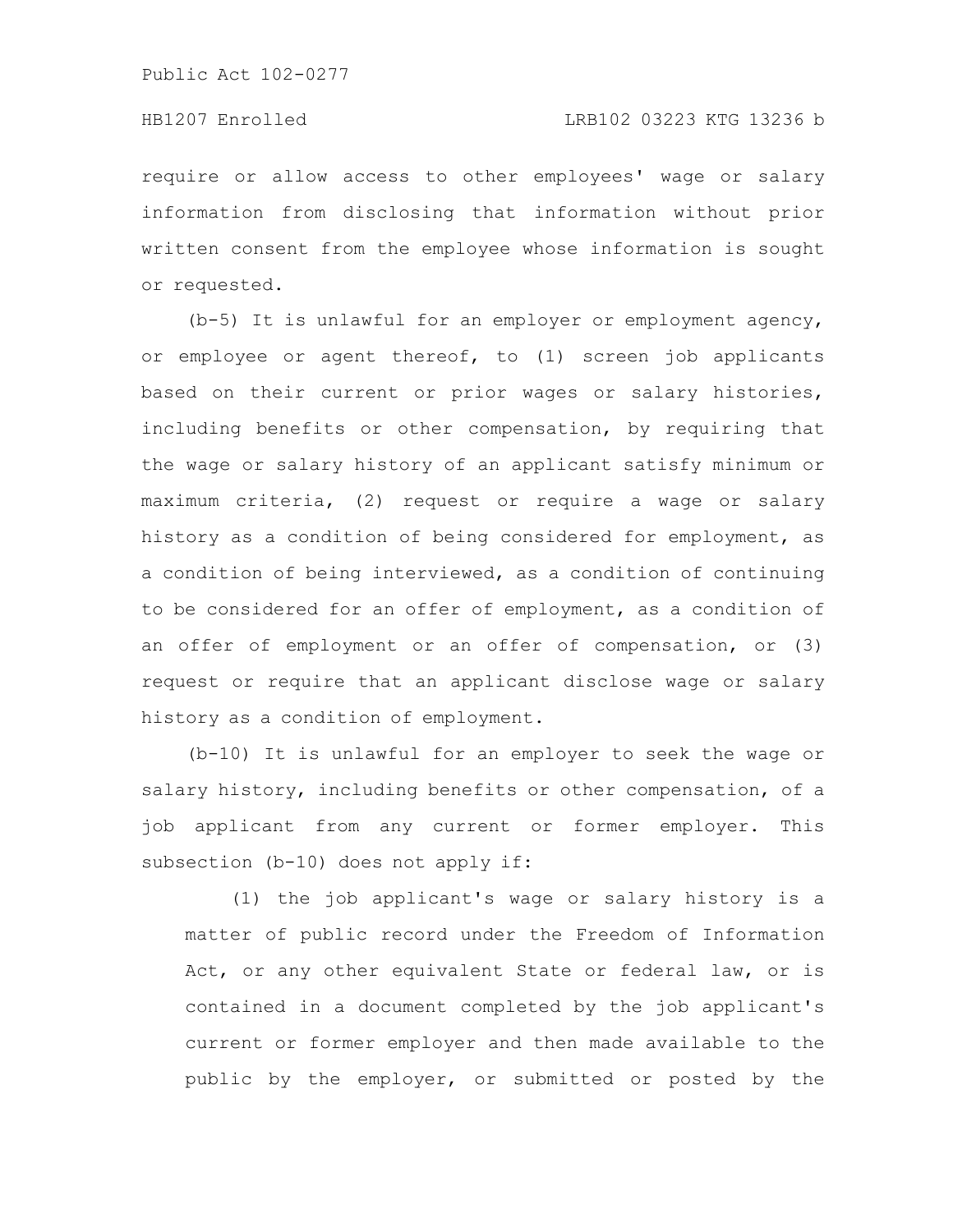employer to comply with State or federal law; or

(2) the job applicant is a current employee and is applying for a position with the same current employer.

(b-15) Nothing in subsections (b-5) and (b-10) shall be construed to prevent an employer or employment agency, or an employee or agent thereof, from:

(1) providing information about the wages, benefits, compensation, or salary offered in relation to a position; or

(2) engaging in discussions with an applicant for employment about the applicant's expectations with respect to wage or salary, benefits, and other compensation, including unvested equity or deferred compensation that the applicant would forfeit or have canceled by virtue of the applicant's resignation from the applicant's current employer. If, during such discussion, the applicant voluntarily and without prompting discloses that the applicant would forfeit or have canceled by virtue of the applicant's resignation from the applicant's current employer unvested equity or deferred compensation, an employer may request the applicant to verify the aggregate amount of such compensation by submitting a letter or document stating the aggregate amount of the unvested equity or deferred compensation from, at the applicant's choice, one of the following: (1) the applicant's current employer or (2) the business entity that administers the